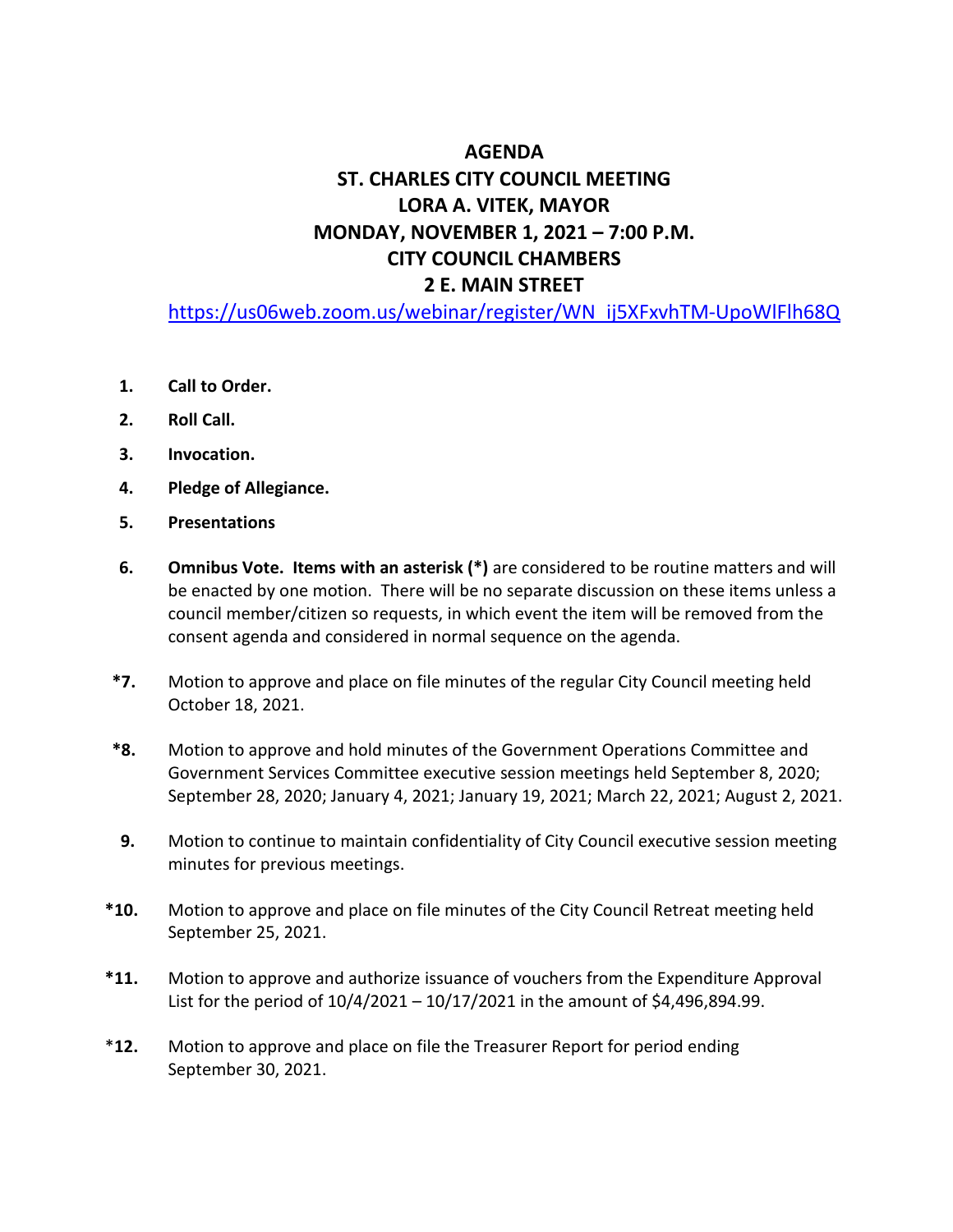# **I. New Business**

- A. Recommendation to approve an **Ordinance** Confirming and Extending a Declared State of Emergency within the City of St. Charles Due to the COVID-19 Pandemic until the next regularly scheduled City Council Meeting.
- B. Recommendation from Mayor Vitek to appoint Russell Colby as Director of Community Development.
- C. Recommendation to approve **Funds Transfer Resolutions** authorizing budgeted transfers in the aggregate amount of \$7,345,112.47 for miscellaneous transfers.

# **II. Committee Reports**

# **A. Government Operations**

- 1. Motion to approve a Proposal for a C-1 Liquor License Application for Brandon Wayne Enterprises, LLC dba The Lewis, located at 106 E. Main Street.
- \*2. Motion to approve the auditors reports for the fiscal year ending April 30, 2021, including the Comprehensive Annual Financial Report, Independent Auditor's Report Pursuant to Uniform Guidance, Board Communication, Pension Fund Reports, TIF Compliance Reports, and Sales Tax Revenue Bond Compliance Report.
- \*3. Motion to approve and place on file minutes of the October 18, 2021 Government Operations Committee meeting.

## **B. Government Services**

- \*1. Motion to approve a **Resolution** to award the Bid for the Walnut Street Watermain and Storm Sewer Improvements.
- \*2. Motion to approve a **Resolution** to award an Engineering Services Contract for the Eastern Trunk Sewer Main Replacement.
- \*3. Motion to approve a **Resolution** to award Change Order No. 1 for the IL Rt. 31 and Roosevelt Sewer Main Replacement Project.
- \*4. Motion to approve a **Resolution** to authorize the Sale of Items of Personal Property Owned by the City of St. Charles via an Online Auction to the Highest Bidder.
- \*5. Motion to approve a **Resolution** to authorize the Purchase of Untreated Rock Salt through the State of Illinois Joint Purchasing Program.